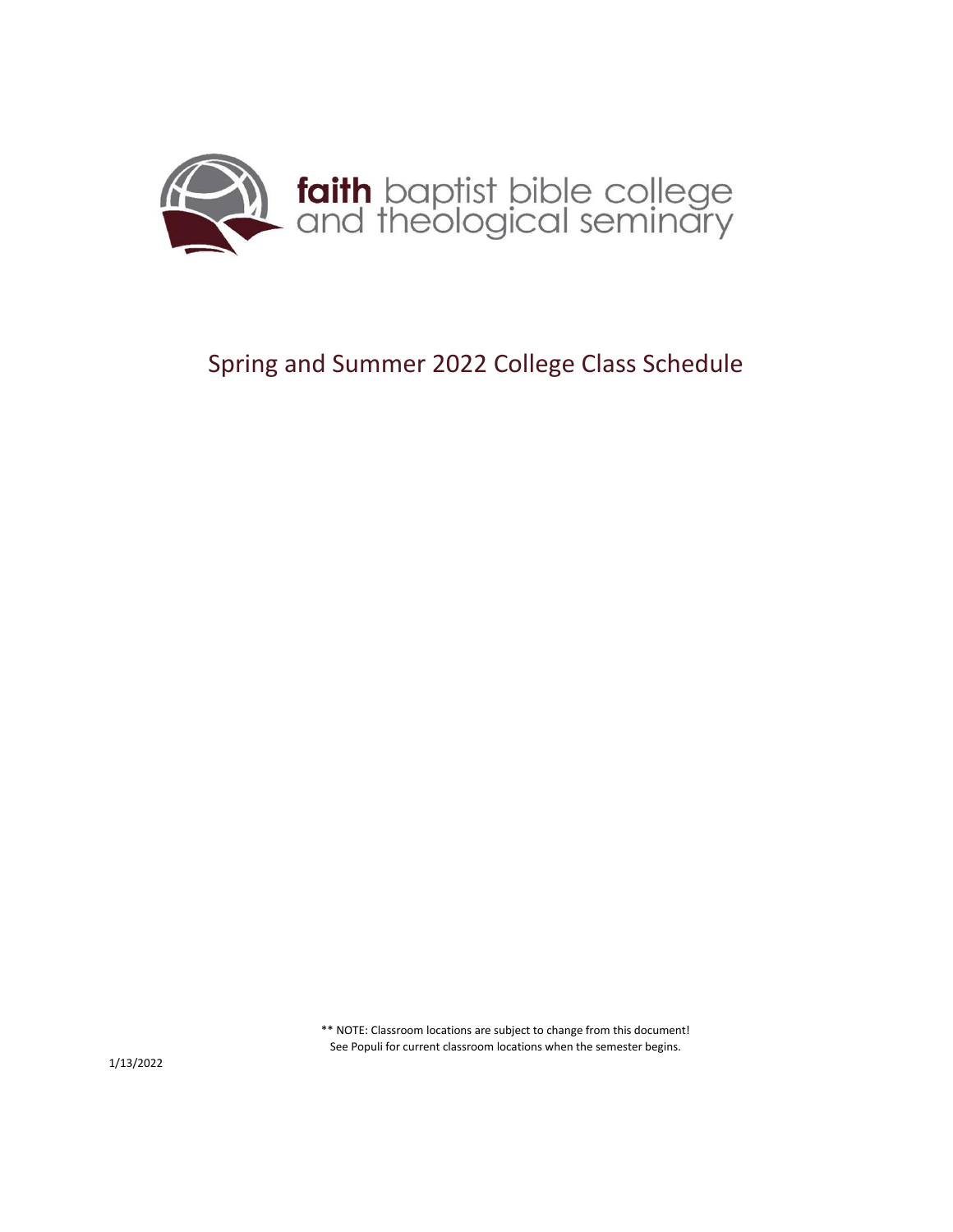## Spring 2022 – Monday, Wednesday, Friday Classes

|  |  | Courses, times, and locations are subject to change. |  |  |  |
|--|--|------------------------------------------------------|--|--|--|
|  |  |                                                      |  |  |  |

| ------o ---<br><b>Time</b> | $\cdots$ <i>. .</i> | Room                      | -------<br>Course # | <b>Course Name</b>                             | Section        | Instructor       | <b>Credits</b> |
|----------------------------|---------------------|---------------------------|---------------------|------------------------------------------------|----------------|------------------|----------------|
|                            | Day                 |                           |                     |                                                |                |                  |                |
| $7:00 - 7:50$ am           | <b>MWF</b>          | Benson 105                | G-CO 102            | <b>English Composition II</b>                  | 1              | Horner           | 3              |
|                            | <b>MWF</b>          | Nettleton 103             | G-CO 102            | <b>English Composition II</b>                  | 3              | Boyd             | 3              |
|                            | <b>MWF</b>          | Benson 106                | T-SY 304            | Apologetics and Worldview                      |                | Stearns          | 3              |
|                            | <b>MWF</b>          | Gray 201                  | M-OA 206            | <b>Accounting II</b>                           |                | Cole, K.         | 3              |
|                            | <b>MWF</b>          | Gray 101                  | T-SY 202            | <b>Bible Doctrine II</b>                       |                | Cole, A.         | 3              |
| $8:00 - 8:50$ am           | <b>WRF</b>          | Shipp 203                 | <b>B-RE 412</b>     | Hebrew II                                      |                | Little           | 3              |
|                            | <b>MWF</b>          | Gray 101                  | <b>B-SU 104</b>     | <b>New Testament Survey</b>                    | 1              | Kobelia          | 3              |
|                            | <b>MWF</b>          | Benson 106                | G-HI 202            | <b>Western Civilization II</b>                 |                | <b>Stearns</b>   | 3              |
|                            | <b>MWF</b>          | Gray 102                  | G-HU 202            | Introduction to Literature                     | 1              | Boyd             | 3              |
|                            | <b>MWF</b>          | Nettleton 105             | G-SS 102            | Introduction to Psychology and Counseling      | 1              | Keck             | 3              |
|                            | <b>MWF</b>          | Gray 104                  | M-ED 308            | <b>Teaching Reading II</b>                     |                | Whitcher         | 3              |
|                            | <b>MWF</b>          | Nettleton 104             | M-LC 428            | <b>Expositional Teaching for Women II</b>      |                | Taylor, F.       | 3              |
|                            | <b>MW</b>           | Domokos 149               | M-MU 202            | Music Theory IV                                |                | Ellis            | $\overline{2}$ |
|                            | F                   |                           | M-MU 204            | Aural Skills IV                                |                | Ellis            | $\mathbf 1$    |
|                            |                     | Domokos 149               |                     |                                                |                |                  |                |
|                            | <b>MWF</b>          | Gray 201                  | M-OA 204            | <b>Advanced Computer Applications</b>          |                | Cole, K.         | 3              |
|                            | <b>MWF</b>          | Domokos 125               | M-OL 402            | Human Resource Fundamentals                    |                | Baldwin          | 3              |
|                            | <b>MWF</b>          | Nettleton 103             | M-PT 302            | Homiletics II                                  |                | Taylor, D.       | 3              |
|                            | <b>MWF</b>          | Benson 105                | M-PT 306            | Preaching to Youth                             |                | Carter           | 3              |
| $10:00 - 10:50$ am         | WF                  | Gray 101                  | <b>B-AN 404</b>     | Acts                                           |                | Lounsbrough      | 2              |
|                            | MW                  | Nettleton 104             | <b>B-AN 440</b>     | Psalms                                         |                | Kobelia          | 2              |
|                            | <b>MWF</b>          | Patton 203                | G-CO 099            | English Fundamentals                           |                | Cole, N.         | 3              |
|                            | <b>MWF</b>          | Gray 102                  | G-CO 101            | <b>English Composition I</b>                   |                | Horner           | 3              |
|                            | <b>MWF</b>          | Nettleton 103             | G-CO 102            | <b>English Composition II</b>                  | 2              | Boyd             | 3              |
|                            | <b>MWF</b>          | Gray 104                  | M-ED 208            | Human Growth and Development                   |                | Earnest          | 3              |
|                            | <b>MWF</b>          | Benson 106                | M-LC 202            | Principles of Bible Teaching                   |                | Carter           | 3              |
|                            | WF                  | Gray 107                  | M-LC 430            | Women in Ministry                              |                | Taylor, F.       | 2              |
|                            | M                   | Gray 107                  | M-ME 304            | Sharing in Jewish Culture                      |                | Little           | 1              |
|                            |                     |                           |                     |                                                |                |                  |                |
|                            | <b>MWF</b>          | Domokos 149               | M-MU 212            | Music History II                               |                | Nicholson        | 3              |
|                            | <b>MWF</b>          | Nettleton 105             | M-PT 206            | Church Administration                          |                | Taylor, D.       | 3              |
| $11:00 - 11:50$ am         | <b>MWF</b>          | Domokos 125               | <b>B-RE 302</b>     | Greek II                                       |                | <b>Stearns</b>   | 3              |
|                            | <b>MWF</b>          | Shipp 201                 | <b>B-RE 402</b>     | Greek IV                                       |                | Brown, Doug      | 3              |
|                            | <b>MWF</b>          | Nettleton 104             | <b>B-SU 104</b>     | New Testament Survey                           | $\overline{2}$ | Kobelia          | 3              |
|                            | <b>MWF</b>          | Gray 102                  | G-HI 204            | Modern World History                           |                | Rathbun          | 3              |
|                            | <b>MWF</b>          | Nettleton 103             | G-HU 202            | Introduction to Literature                     | $\overline{2}$ | Boyd             | 3              |
|                            | <b>MWF</b>          | Gray 101                  | G-HU 204            | <b>Contemporary Ethics</b>                     |                | Hartog           | 3              |
|                            | <b>MWF</b>          | Nettleton 105             | G-SS 102            | Introduction to Psychology and Counseling      | 2              | Keck             | 3              |
|                            | F                   | Gray 104                  | G-SS 302            | <b>Fundamentals of Geography</b>               |                | Horner           | 1              |
|                            | <b>MW</b>           | Benson 106                | T-SY 302            | <b>Bible Doctrine IV</b>                       |                | Cole, A.         | $\overline{2}$ |
|                            | <b>MWF</b>          |                           | G-HU 306            | <b>British Literature II</b>                   |                |                  |                |
| $12:00 - 12:50$ pm         | <b>MWF</b>          | Nettleton 103<br>Gray 104 | M-ED 315            | Language Acquisition and Development           |                | Boyd<br>Whitcher | 3<br>3         |
|                            |                     |                           |                     |                                                |                |                  | 3              |
|                            | <b>MWF</b>          | Gray 107                  | M-LC 420            | Current Issues in Women's Ministry             |                | Taylor, F.       |                |
|                            | MF                  | Gray 102                  | M-ME 302            | Readings in Missiology                         |                | Lounsbrough      | 2              |
|                            | <b>MW</b>           | Domokos 149               | M-MU 102            | Music Theory II                                |                | <b>Ellis</b>     | 2              |
|                            | $\mathsf F$         | Domokos 149               | M-MU 104            | Aural Skills II                                |                | Nicholson        | $\mathbf 1$    |
|                            | <b>MWF</b>          | Domokos 125               | M-OL 404            | Strategic Leadership and Organizational Change |                | Baldwin          | 3              |
|                            | <b>MWF</b>          | Benson 106                | T-SY 102            | <b>Bible Doctrine Survey</b>                   |                | Cole, A.         | 3              |
|                            | <b>MWF</b>          | Nettleton 104             | T-SY 402            | <b>Systematic Theology II</b>                  |                | Kobelia          | 3              |
| $12:00 - 1:15$ pm          | MF                  | Nettleton 105             | G-NM 106            | <b>College Mathematics</b>                     |                | Capon, B.        | 3              |
| $1:00 - 1:50$ pm           | M                   | Gray 104                  | M-ED 210            | Clinical Practice Seminar II                   |                | Whitcher         | 0              |
|                            | M                   | Gray 104                  | M-ED 310            | <b>Clinical Practice Seminar IV</b>            |                | Whitcher         | 0              |
|                            | MF                  | Nettleton 104             | M-LC 426            | Feminism, Women, and the Word                  |                | Taylor, F.       | 2              |
| $1:00 - 2:15$ pm           | MF                  | Nettleton 108             |                     | M-MU 126 Handbell Ensemble                     |                | Nicholson        | 1              |
| $3:00 - 3:30$ pm           | W                   | Nettleton 108             |                     | M-MU 144 Chapel Orchestra                      |                | Ellis            | 0.5            |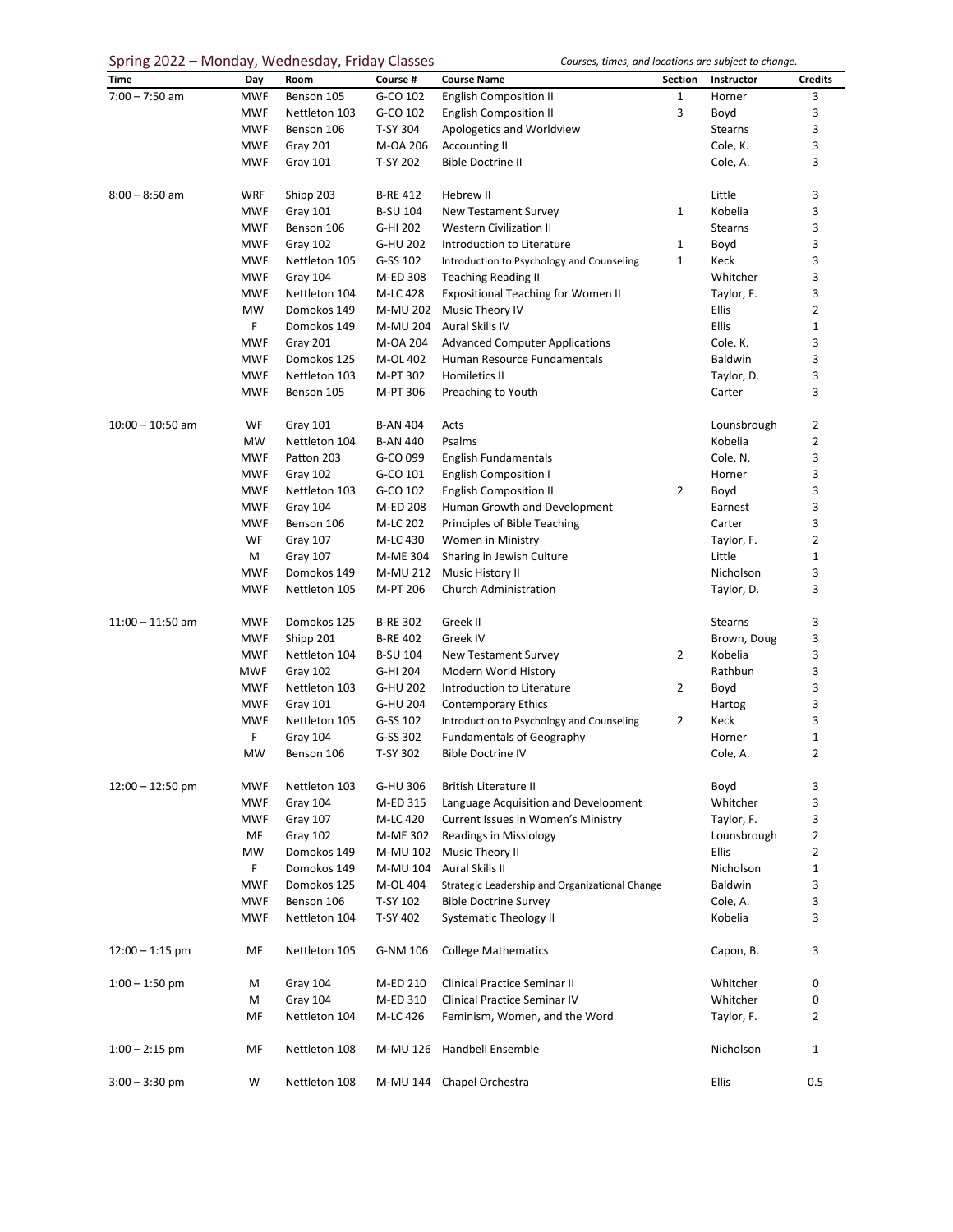| Spring 2022 – Tuesday, Thursday Classes |  |  |
|-----------------------------------------|--|--|
|-----------------------------------------|--|--|

Courses, times, and locations are subject to change.

| Time                  | Day        | Room          | Course #           | <b>Course Name</b>                           | Section        | Instructor     | <b>Credits</b> |
|-----------------------|------------|---------------|--------------------|----------------------------------------------|----------------|----------------|----------------|
| $7:00 - 7:50$ am      | <b>TR</b>  | Gray 101      | M-LC 204           | Methods of Biblical Counseling               |                | Keck           | $\overline{2}$ |
|                       |            |               |                    |                                              |                |                |                |
| $7:30 - 8:50$ am      | TR         | Nettleton 105 | <b>B-SU 102</b>    | <b>Old Testament Prophets</b>                | $\mathbf{1}$   | Kobelia        | 3              |
|                       | <b>TR</b>  | Gray 201      | M-OA 104           | Advanced Keyboarding                         |                | Cole, K.       | 3              |
|                       |            |               |                    |                                              |                |                |                |
| $8:00 - 8:50$ am      | TR         | Gray 102      | <b>B-AN 430</b>    | History of Israel: Joshua - Ruth             |                | Cole, A.       | $\overline{2}$ |
|                       | TR         | Gray 104      | M-ED 314           | <b>Teaching Elementary Social Studies</b>    |                | Earnest        | $\overline{2}$ |
|                       | TR         | Gray 107      | M-ED 428           | Teaching Secondary English/Language Arts     |                | Horner         | 2              |
|                       | <b>TR</b>  | Gray 101      | M-LC 442           | <b>Counseling Adolescents</b>                |                | Keck           | 2              |
|                       | <b>TR</b>  | Nettleton 103 | M-ME 206           | <b>Theology of Missions</b>                  |                | Lounsbrough    | 2              |
|                       | <b>TR</b>  | Domokos 149   | M-MU 332           | <b>Church Music Administration</b>           |                | Ellis          | $\overline{2}$ |
|                       | <b>TR</b>  | Domokos 149   | M-MU 338           | Music Philosophy Seminar                     |                | <b>Ellis</b>   | 0              |
|                       | <b>TR</b>  | Domokos 125   | M-OL 202           | Leadership Toolbox                           |                | Baldwin        | 2              |
| $10:00 - 10:50$ am    | TR         | Nettleton 104 | M-LC 306           | Administering Christian Education            |                | Carter         | $\overline{2}$ |
|                       | <b>TR</b>  | Gray 107      | M-ME 402           | <b>Current Issues in Missiology</b>          |                | Lounsbrough    | 2              |
|                       | <b>TR</b>  | Domokos 125   | M-OL 302           | Ethics & Values in Organizational Leadership |                | Baldwin        | $\overline{2}$ |
|                       | TR         | Nettleton 103 | M-PT 304           | <b>Pastoral Counseling</b>                   |                | Taylor, D.     | $\overline{2}$ |
|                       | <b>TR</b>  | Gray 101      | T-SY 104           | Christian Experience                         |                | <b>Stearns</b> | 2              |
|                       | <b>TR</b>  | Nettleton 105 | T-SY 412           | Senior Bible Seminar                         |                | Cole, A.       | 2              |
|                       |            |               |                    |                                              |                |                |                |
| $10:00 - 11:15$ am    | <b>TR</b>  | Gray 104      | M-ED 202           | <b>Elementary Methods and Materials</b>      |                | Earnest        | 3              |
|                       | TR         | Gray 104      | M-ED 206           | Secondary Methods and Materials              |                | Horner         | 3              |
|                       | <b>TR</b>  | Domokos 150   | M-MU 372           | Piano Pedagogy II                            |                | Nicholson      | 3              |
|                       | TR         | Gray 201      | M-OA 106           | <b>Business Communications</b>               |                | Cole, K.       | 3              |
|                       |            |               |                    |                                              |                |                |                |
| $11:00 - 11:50$ am    | TR         | Nettleton 108 | M-MU 334           | Music and Worship                            |                | <b>Ellis</b>   | $\overline{2}$ |
|                       | TR         | Domokos 125   | M-OL 406           | Introduction to Economics                    |                | Felderman      | 2              |
|                       | <b>TR</b>  | Nettleton 103 | M-PT 202           | Introduction to Homiletics                   |                | Taylor, D.     | $\overline{2}$ |
| 11:00 am $-$ 12:15 pm | <b>TR</b>  | Gray 101      | <b>B-SU 102</b>    | <b>Old Testament Prophets</b>                | $\overline{2}$ | Kobelia        | 3              |
|                       | TR         | Nettleton 105 | G-SS 402           | <b>Cultural Anthropology</b>                 |                | Lounsbrough    | 3              |
|                       |            |               |                    |                                              |                |                |                |
| 11:00 am $-$ 12:40 pm | R          | Nettleton 104 | M-LC 132           | Women of the New Testament                   |                | Herron         | 2              |
|                       | T          | Nettleton 104 | M-LC 322           | <b>Women's Ministry Programming</b>          |                | Taylor, F.     | 2              |
| 11:30 am -12:45 pm    | TR         | Domokos 149   |                    | M-MU 412 Hymnology                           |                | Nicholson      | 3              |
|                       | R          | Gray 104      | G-HU 308           | Children's Literature                        |                | Whitcher       | 1              |
| $12:00 - 12:50$ pm    | T          | Gray 104      | M-ED 104           | <b>Educational Technology</b>                |                | Earnest        | 1              |
|                       | <b>TR</b>  | Shipp 104     | M-PT 308           | Youth Programming                            |                | Brown, Doug    | 2              |
|                       |            |               |                    |                                              |                |                |                |
| $1:00 - 1:50$ pm      | <b>TWR</b> | Nettleton 108 | M-MU 122 Chorale   |                                              |                | Ellis          | 1              |
| $2:00 - 2:50$ pm      | <b>TWR</b> | Nettleton 108 |                    | M-MU 124 Chamber Choir                       |                | Ellis          | 1              |
| $6:30 - 8:30$ pm      | R          | Nettleton 108 | M-MU 128 Orchestra |                                              |                | Ellis          | 1              |

Spring 2022 – Classes at Alternative Times *Courses, times, and locations are subject to change.*

| Time                     | Day                  | Room          | Course # | <b>Course Name</b>                  | <b>Section</b> | Instructor       | <b>Credits</b> |
|--------------------------|----------------------|---------------|----------|-------------------------------------|----------------|------------------|----------------|
| Two 7-week periods       | Daily                | Off-Campus    | M-ED 414 | Christian School Teaching           |                | Dept. Staff      | 12             |
| Jan 5-7                  | 9am-12pm;<br>$1-3pm$ | Nettleton 105 | M-ED 412 | <b>Student Teaching Seminar</b>     |                | Dept. Staff      | 0              |
| <b>TBA</b>               | TBA                  | Patten 203    | M-ED 430 | The Middle School Student           |                | Stupka           | 3              |
| As Arranged with Student |                      | Office        | M-MU 172 | Piano                               |                | <b>Nicholson</b> |                |
| As Arranged with Student |                      | Office        |          | M-MU 174 Piano for Non-Music Majors |                | Nicholson        |                |
| As Arranged with Student |                      | Office        | M-MU 182 | Voice                               |                | <b>Ellis</b>     |                |
| As Arranged with Student |                      | Office        | M-MU 184 | Voice for Non-Music Majors          |                | <b>Ellis</b>     |                |
| As Arranged with Student |                      | Office        | M-MU 192 | Instrument                          |                | <b>Ellis</b>     |                |
| As Arranged with Student |                      | Office        | M-OA 200 | Office Administration Internship    |                | Cole. K.         | 3              |
|                          |                      |               |          |                                     |                |                  |                |